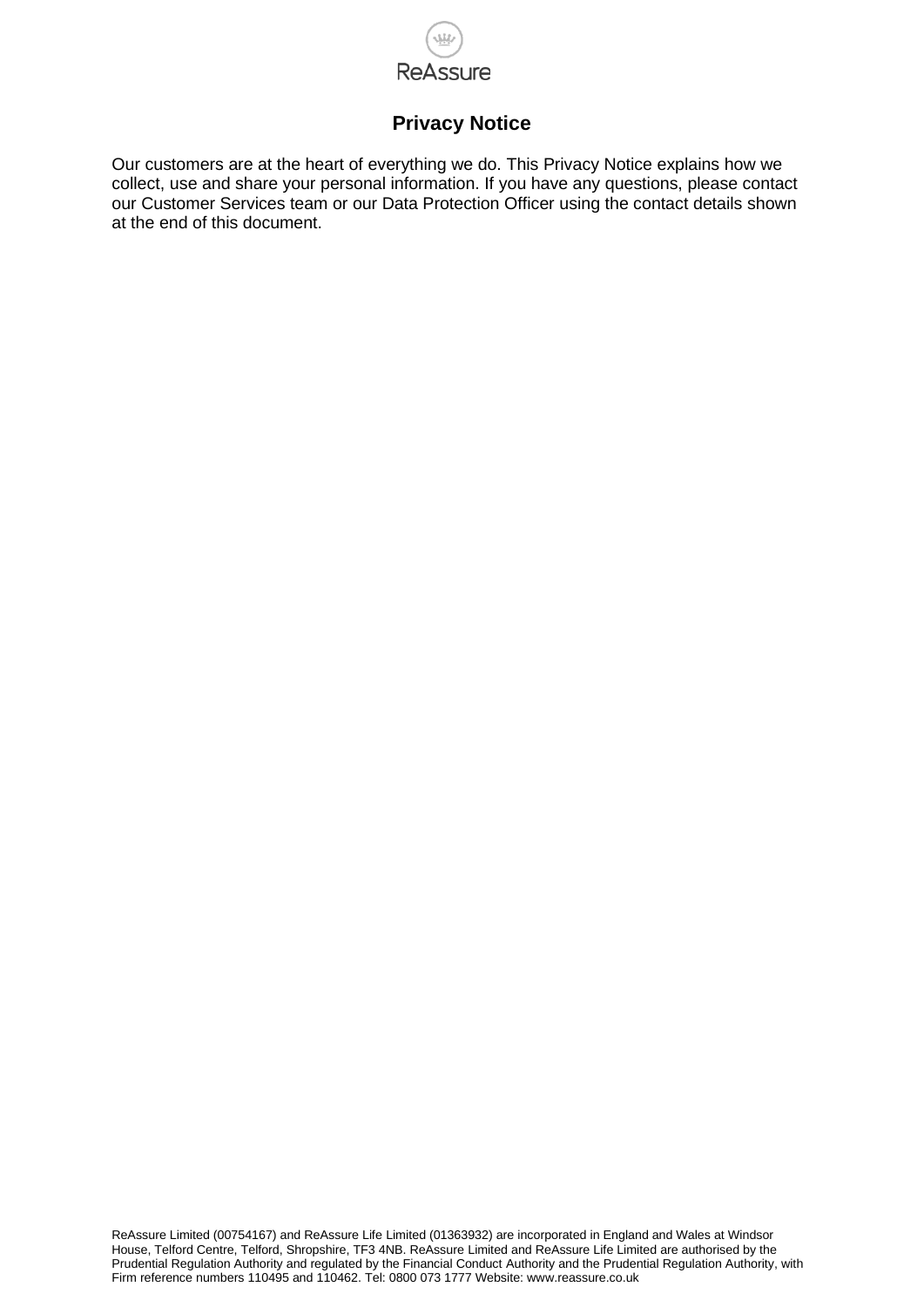

# **Contents**

- 1. Who are you?
- 2. What information do you collect?
- 3. What about information that's provided about other people?
- 4. What are the lawful bases for processing my personal information?
- 5. How we keep in touch with you
- 6. What do you do with customer profiling?
- 7. When we use automated decision-making
- 8. Who we share your information with
- 9. Who we collect information from
- 10. Website cookies
- 11. Email pixels
- 12. Where your information is processed
- 13. Information transferred to third parties outside the UK and EEA
- 14. How long we keep your information
- 15. How we protect your information
- 16. Your rights
- 17. How to contact us
- 18. How to make a complaint
- 19. Changes to this Privacy Notice

# **At ReAssure we're committed to maintaining the trust and confidence of our customers**

This Privacy Notice explains when and why we collect our customers' personal information. It makes it clear how we use it, when we may share it with others and how we keep it secure. It also explains how you can get the information we hold about you, and the choices you have about how we use your information.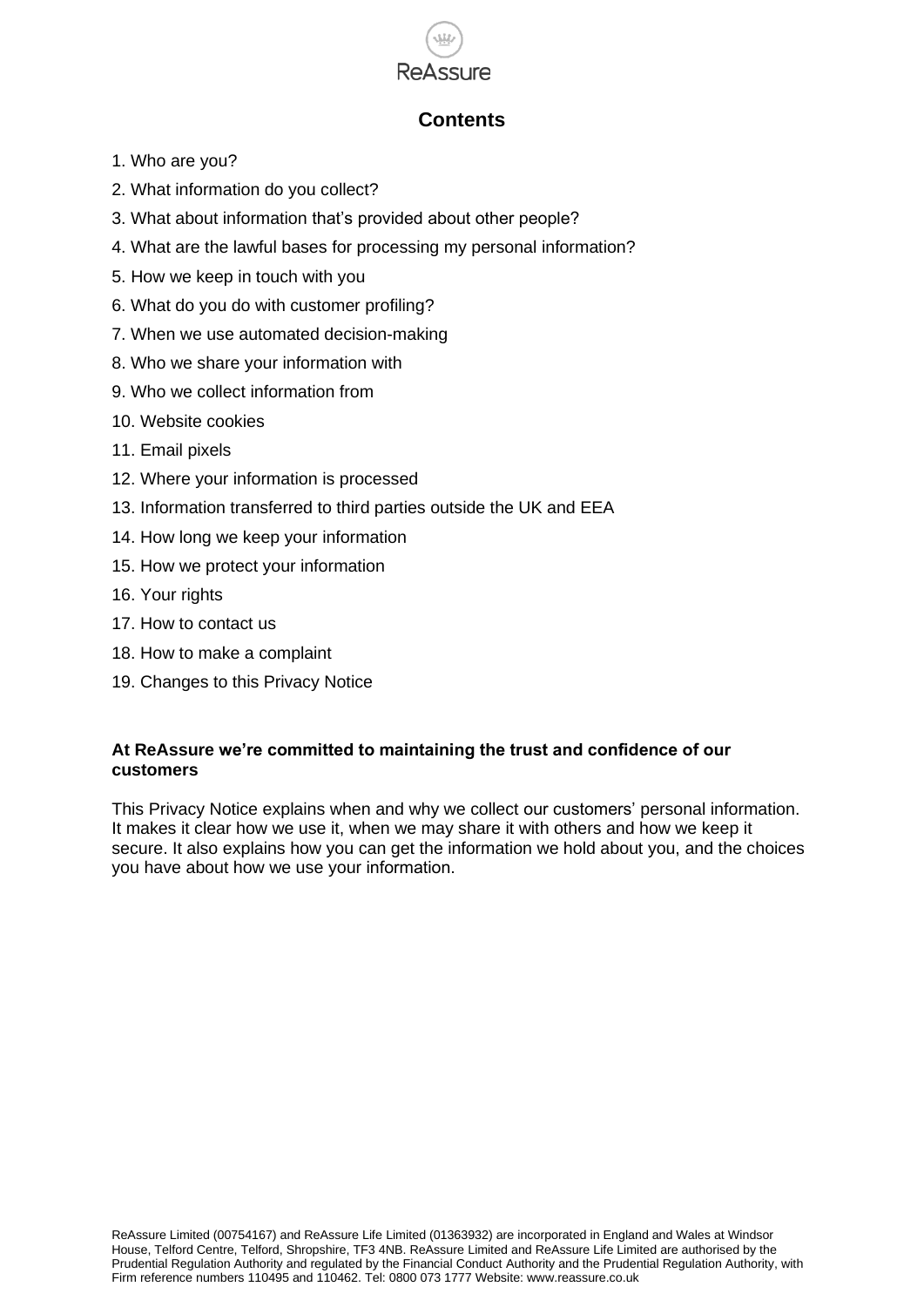# **ReAssure**

# **1. Who are you?**

We are ReAssure, part of The Phoenix Group – one of the UK's largest providers of insurance services. The Phoenix Group has grown a great deal since it first started in 1782 and is now the UK's largest long-term savings and retirement business. You can visit **<www.thephoenixgroup.com/site-services/privacy>** for more information about the Phoenix Group.

The ReAssure companies this Privacy Notice applies to are listed below.

ReAssure Midco Ltd ReAssure Limited G Assurance & Pensions Services Ltd Namulas Pension Trustees Ltd ReAssure UK Services Ltd ReAssure Pension Trustees Ltd ReAssure Life Ltd ReAssure Life Pension Trustees Ltd

# **2. What information do you collect?**

We collect your personal information when you fill in application forms, speak to us on the phone or use our apps and website. We may get the information direct from you or from your employer if you have a workplace pension. We may also ask you for information as part of our day-to-day business activities, so we can provide you with the services we offer.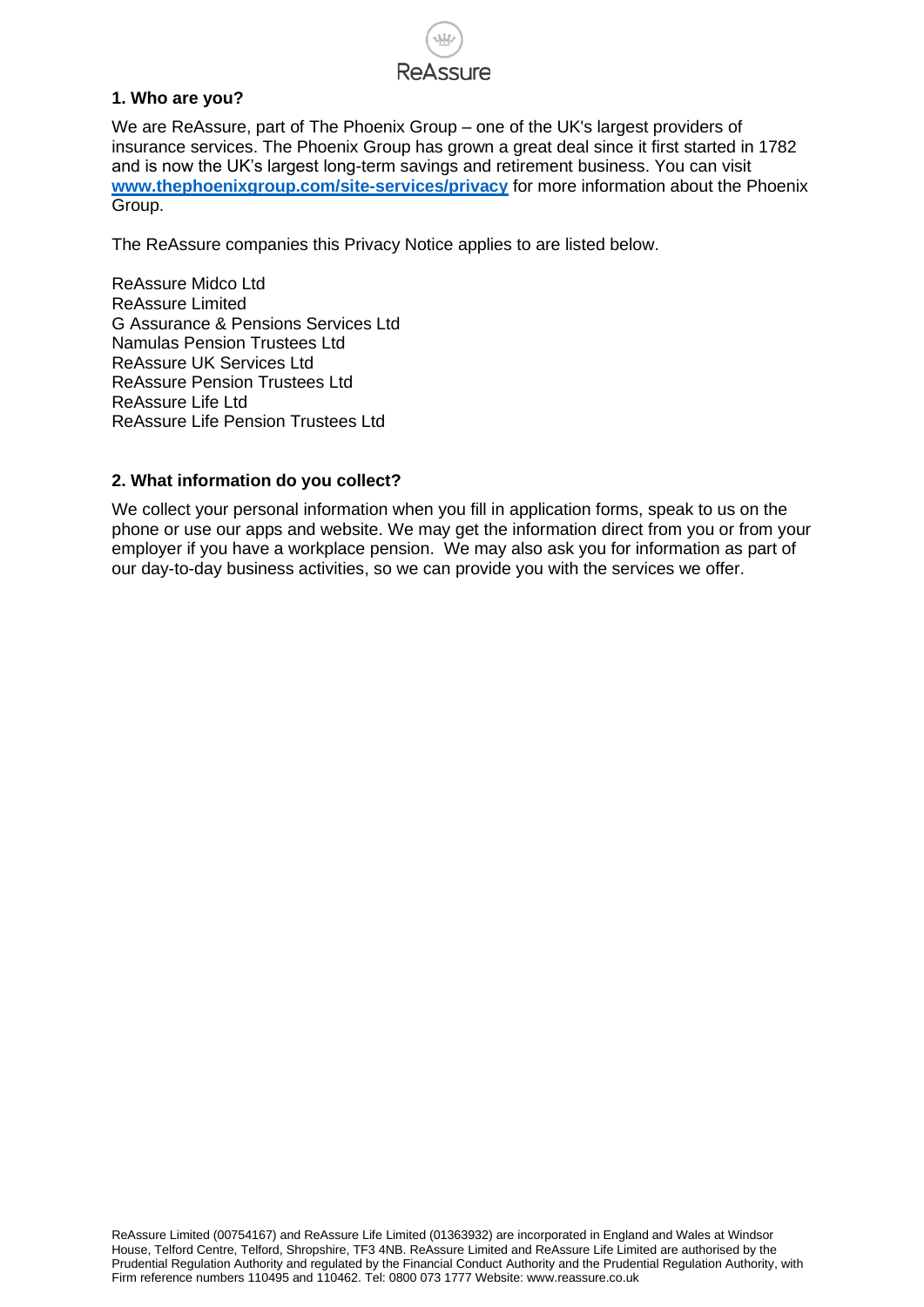

| What personal information do<br>you collect?                                                                                                                                                                                                                                     | When do you collect it?                                                                                                            | Why do you need it?                                                                                                                                                                                                                                                                                                  |
|----------------------------------------------------------------------------------------------------------------------------------------------------------------------------------------------------------------------------------------------------------------------------------|------------------------------------------------------------------------------------------------------------------------------------|----------------------------------------------------------------------------------------------------------------------------------------------------------------------------------------------------------------------------------------------------------------------------------------------------------------------|
| Basic personal details<br>Name<br>Date of birth<br>Gender<br>$\bullet$<br><b>Marital status</b><br>$\bullet$<br>Contact details (home<br>address, email address, phone<br>number)<br>National Insurance number                                                                   | When your employer provides it<br>in connection with a workplace<br>pension.<br>When you ask about or buy a<br>product or service. | To run your policy with us.<br>To answer your questions and<br>give you important information<br>about your products or services.<br>To give you details of additional<br>products or services that we<br>think might be suitable for you.<br>To understand how customers<br>are using our products and<br>services. |
| Proof of identity documents<br>Passport<br>Gas, electricity or water bill<br><b>Birth certificate</b><br>Marriage certificate                                                                                                                                                    | When we need proof of identity.                                                                                                    | To keep your account and<br>financial information secure.                                                                                                                                                                                                                                                            |
| <b>Family details</b><br>Partner (husband, wife, civil<br>$\bullet$<br>partner or someone you live<br>with as a partner)<br>Joint policyholder or applicant<br>Next of kin<br>Dependants<br>Beneficiary (the person who<br>will receive benefits from your<br>policy if you die) | When you fill in an application<br>for one of our products or<br>services.                                                         | To operate your account (for<br>example, to pay beneficiaries,<br>who are the ones who receive<br>benefits from your policy if you<br>die).                                                                                                                                                                          |
| Health<br>Physical<br>Mental<br>Family<br>Medical history<br><b>GP</b> details                                                                                                                                                                                                   | As part of running your policy.                                                                                                    | To provide the product or<br>service you've requested - if we<br>need the information for this<br>purpose - or to meet our legal<br>duties.                                                                                                                                                                          |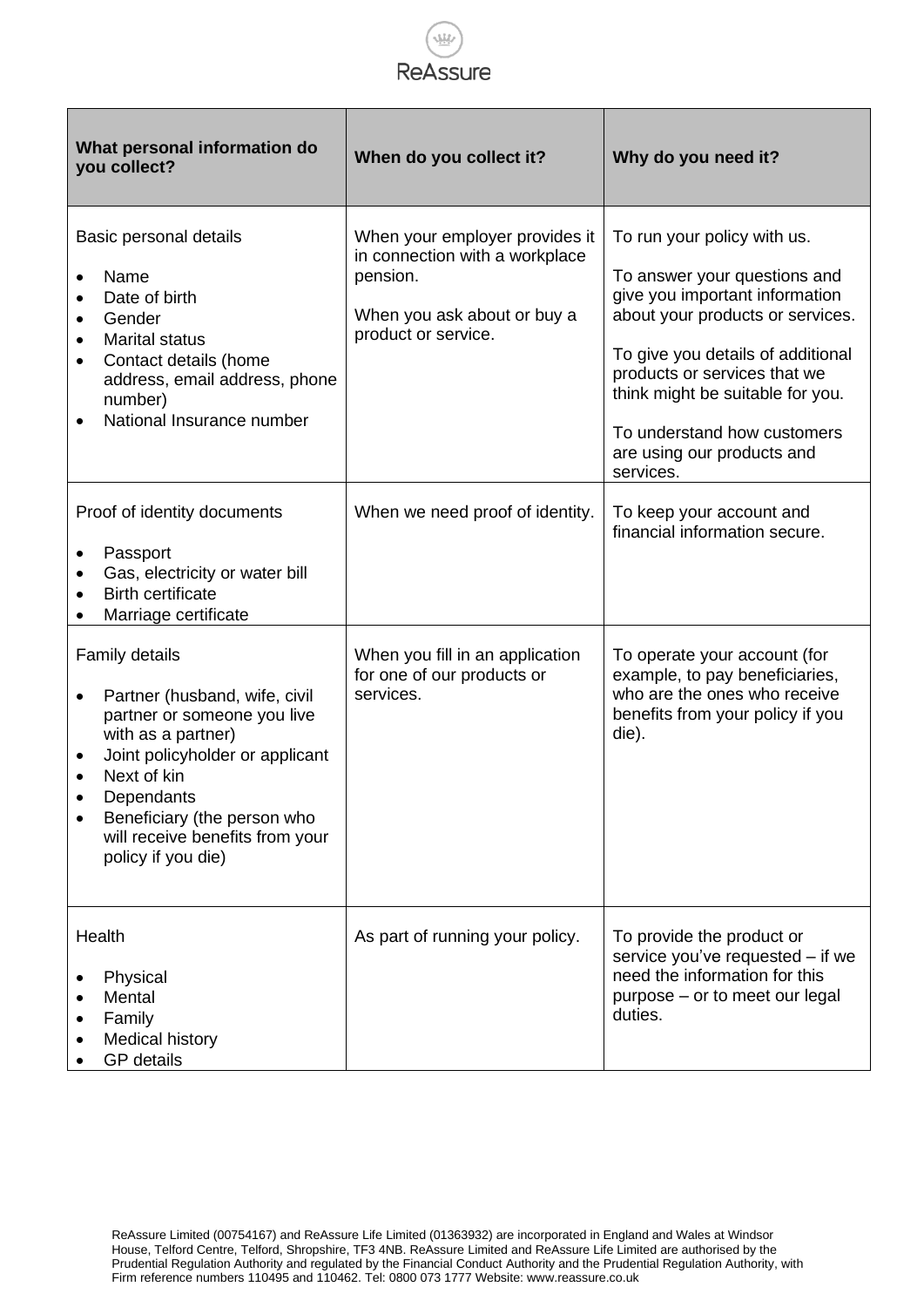

| Information from your devices<br>IP address – details that<br>identify your device<br>Cookies - small text files<br>placed on your device when<br>you visit a webpage (see our<br>cookies policy at | When you use our website.<br>When you ask about or buy a<br>product or service.            | To understand how you interact<br>with our website and online<br>services. This allows us to<br>improve the ways we interact<br>with customers. |
|-----------------------------------------------------------------------------------------------------------------------------------------------------------------------------------------------------|--------------------------------------------------------------------------------------------|-------------------------------------------------------------------------------------------------------------------------------------------------|
| www.reassure.co.uk/cookie-<br>policy/ for more information)                                                                                                                                         |                                                                                            |                                                                                                                                                 |
| Your communication preferences                                                                                                                                                                      | When you ask about or buy a<br>product or service.<br>When you use our<br>online services. | To communicate with you in<br>ways that suit your needs and<br>how you like to be<br>communicated with.                                         |

We may collect other information during your relationship with us, to help us continue running your policy, such as information from public registers, including Land Registry documents.

# **3. What about information that's provided about other people?**

If you are a beneficiary or other third party with an interest in the policy, we get personal information from the person who took out the policy (for example, your partner).

In some circumstances we collect information about children. For example, we may need to collect their information to find out if they are beneficiaries of a policy.

If you are a beneficiary or a third party, you have a number of rights over your personal information. We explain how you can exercise these rights in the **Your rights** section.

# **4. What are the lawful bases for processing my personal information?**

We will only collect, use and share your information if we have a valid legal reason, known as a legal basis, as set out in data protection law. The main legal bases for using your information are as follows.

1. **Contract** – the processing is necessary for a contract we have with you to provide a product or service to you, or because you have asked us to take specific steps before entering into a contract with us.

2. **Legal obligation** – the processing is necessary for us to keep to the law, such as needing proof of identity to meet our fraud and anti-money laundering duties.

3. **Legitimate interests** – the processing is necessary for our legitimate interests or those of a third party.

Our legitimate interests may include, but are not limited to:

- making you aware of the options that will help you get the best outcome from your product or investment, and
- carrying out research so we can better understand your needs and send you relevant communications about the products and services you have with us. (You can opt out of these types of communications by visiting **<www.reassure.co.uk/contact-us>** and choosing the relevant option to send us a message.)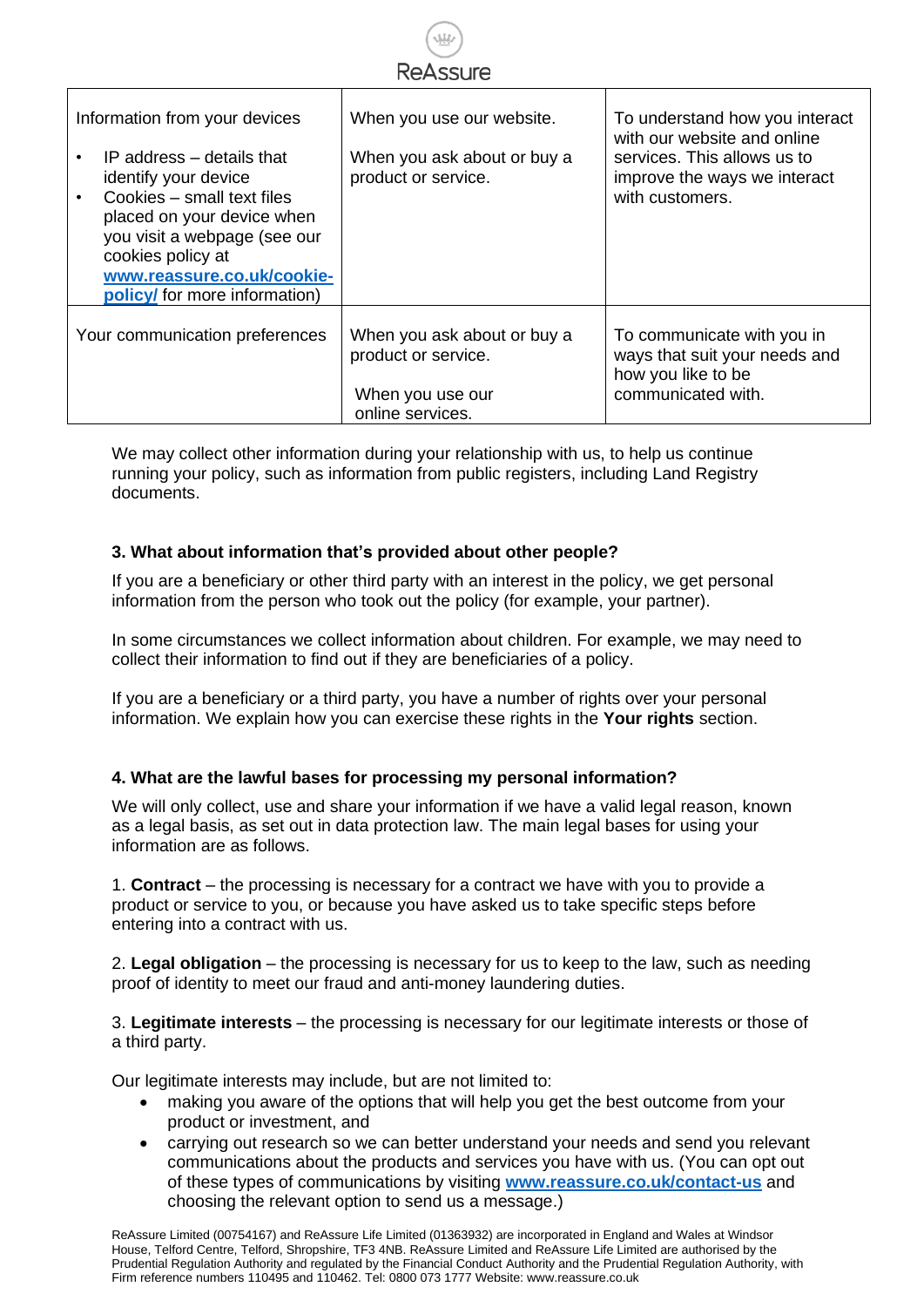

It is also in your legitimate interests to process your personal data to develop new products and services.

When we process personal information for legitimate business interests, we put safeguards in place. The safeguards make sure your privacy is protected and that our legitimate interests do not override your interests or your data protection rights.

4. **Consent** – you have given us permission to process your personal information for a specific purpose, such as to send you information about products and services we believe may be of interest to and benefit you.

For example, we'll need to get your permission to process your medical information or pass your details to a third party who provides a service we don't. You have the right to withdraw your permission at any time.

In some limited cases we may need to process your personal information without getting your permission, if this is in the public interest and allowed under data protection law. If this is the case, we will take necessary steps to make sure your rights and freedoms are protected.

If we ask for your permission to process your personal information, and you agree, you can withdraw your permission at any time by visiting **<www.reassure.co.uk/contact-us>** and choosing the relevant option to send us a message. Please read section 16, **Your rights**, for more details.

#### **5. How we keep in touch with you**

Certain communications we send you, such as your annual statement, are important for you to understand your policy. We must send these to you to meet a legal obligation or regulatory requirement. You can't opt out of these communications.

Other communications are designed to gather your feedback to help us improve the products and services we offer. This could involve taking part in surveys or questionnaires, perhaps online, on the phone or in person. You can opt out of these communications.

#### **6. What do you do with customer profiling?**

The way we process your personal information may involve profiling. This means that we may process your personal information using software that can evaluate your personal circumstances and other factors to predict risks or outcomes. We may also use profiling, or other automated methods, to make decisions about you.

We use profiling to help us develop offers, products and services in order to provide you with the best customer experience. We may also use profiling to see how you use and interact with our website and online tools. This helps us to improve our services to you.

From time to time we use your information, sometimes combined with information from third parties, to place you in groups with similar customers. This combined information is then used to:

- monitor and improve the products and services we offer
- help prevent crime
- decide if our customers might be displaying characteristics that show they may need additional support from us, and
- make sure information is accurate and of a high quality.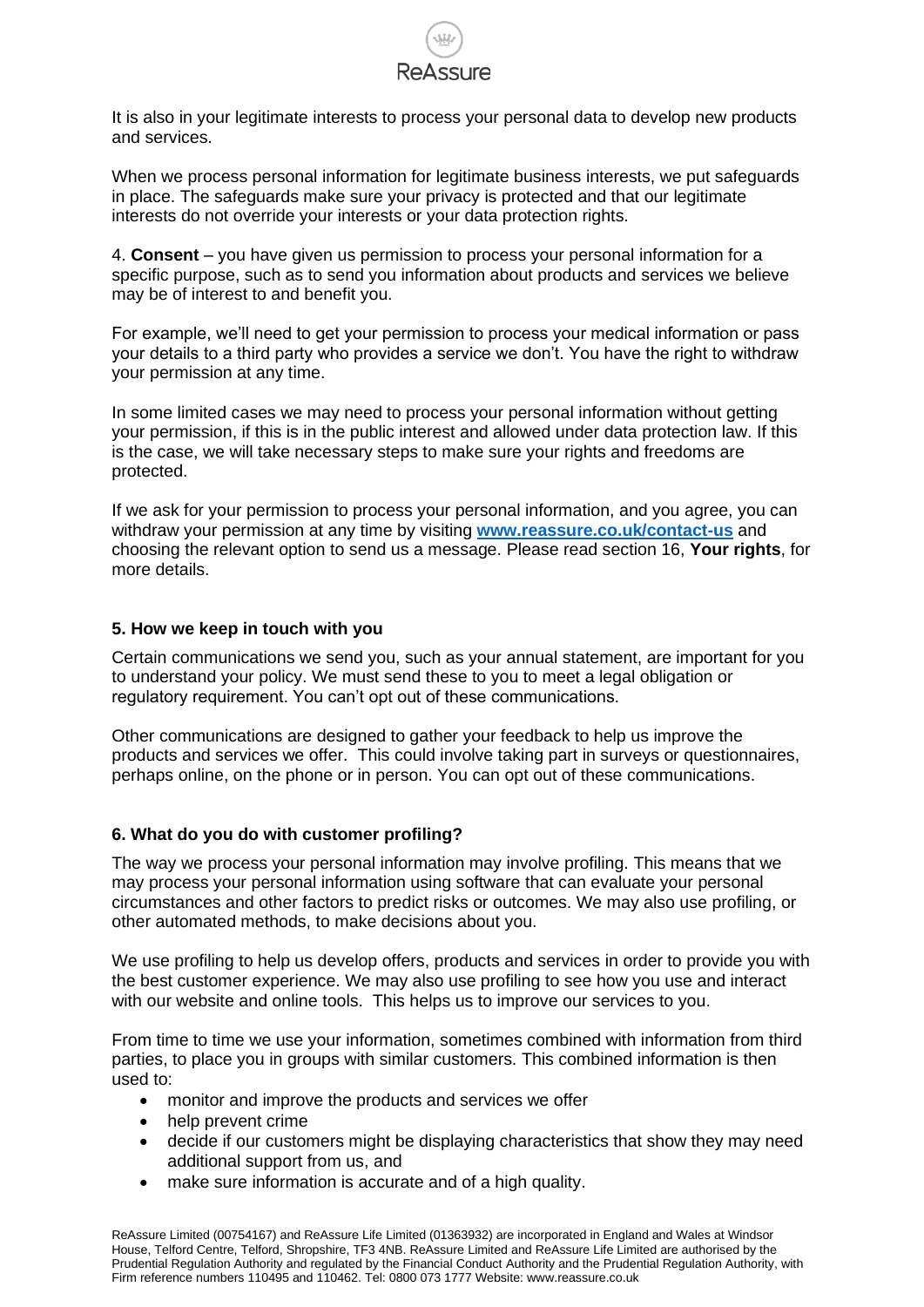An example of customers who are grouped together are those nearing retirement, where we use profiling of that group to provide information about their retirement options.

Before we use any information from profiling, we carry out checks to make sure there are no legal restrictions on using that information. We also consider whether using the information might cause outcomes that are unfair.

Where possible we remove details you could be identified from, such as your name, and replace these with anonymous details. We do this to protect your information.

If you don't want us to use your personal information for profiling, please let us know by visiting **<www.reassure.co.uk/contact-us>** and choosing the relevant option to send us a message. If you do not want us to use your personal information for profiling, this may mean that we will not be able to provide you with our products or services.

# **7. When we use automated decision-making**

We sometimes use automated decision-making, where decisions are made by a computer system without any person involved. This process uses information that you have given us and that is in records we hold about you, and information we get from third parties. An example of automated decision-making is where an automated process uses information on the value of your annuity to decide the terms and price of a policy.

If we make an automated decision, you have the right to:

- receive an explanation about the logic behind the decision
- challenge the decision, and
- ask for a person to be involved in making the decision.

For more information about this right and how to exercise it, please see the **Your rights** section.

We make certain decisions based just on automated processing of your personal information. Examples of when we make decisions based just on automated processing are as follows.

- We carry out credit reference checks to decide if you are likely to be able to meet your commitments in any contract you have with us. If you don't meet the standards required by the check, we will not be able to enter into a contract with you.
- In order to meet our obligations to prevent fraud and money laundering, we analyse patterns of transactions and claims to decide if any transaction or claim may be fraudulent. We may block transactions or reject claims if they're considered suspicious, and we may be required to report the matter to the relevant authorities.

Please contact us if you would like more information about these activities.

# **8. Who we share your information with**

Whenever we share your personal information, we do this in line with data protection laws that are in place to keep your information safe and secure. The table below shows who we may share your personal information with. We will not share your personal information with any of these third parties until we have carried out checks on those parties.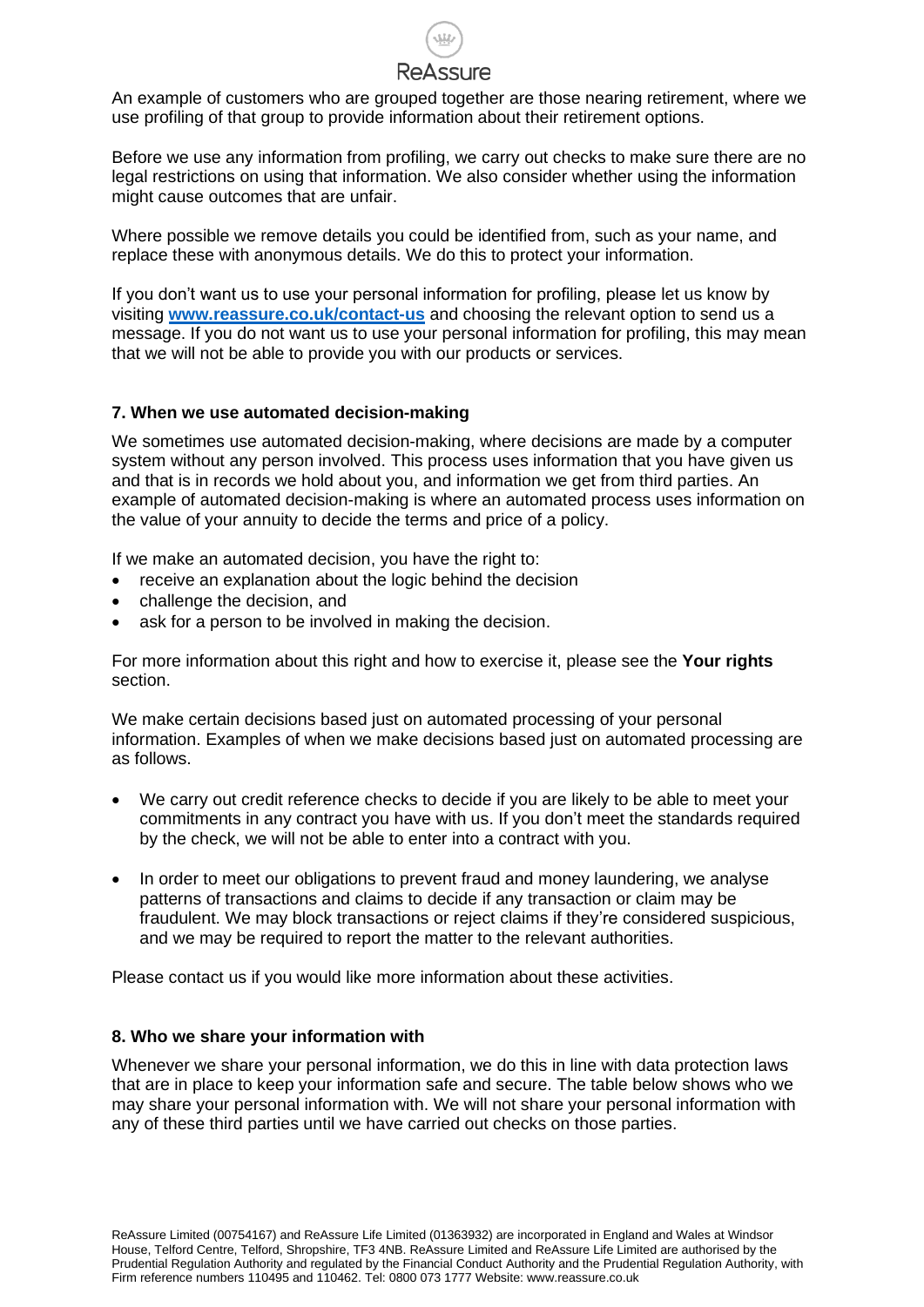$\frac{\sqrt{1.1}}{1.1}$ Reassure

| Who we share your information                                                                                                                                                                                                   | Why we share it                                                                                                                                                                         |
|---------------------------------------------------------------------------------------------------------------------------------------------------------------------------------------------------------------------------------|-----------------------------------------------------------------------------------------------------------------------------------------------------------------------------------------|
| with                                                                                                                                                                                                                            |                                                                                                                                                                                         |
| Other companies in the Phoenix<br>Group                                                                                                                                                                                         | We may use more than one company in our group to<br>deliver our products and services to you.                                                                                           |
|                                                                                                                                                                                                                                 | We may share your information with other companies in<br>the Phoenix Group as part of our commitment to offer you<br>financial products and services that may be of interest to<br>you. |
|                                                                                                                                                                                                                                 | We may need to share your information to protect your<br>assets held with us and protect our customers against<br>fraud or activities which may have a negative effect on you.          |
| Service providers                                                                                                                                                                                                               | We use third-party companies to provide services such as<br>policy administration, IT systems and software, so we can<br>run your policy and deliver our services to you.               |
| Reinsurers (other insurers who<br>take on the risk of when and how<br>much we have to pay customers<br>on their policy)                                                                                                         | So reinsurers can help us manage our risk.                                                                                                                                              |
| Anyone you ask us to share your<br>information with                                                                                                                                                                             | To share your information with others specified by you,<br>such as a trustee or professional adviser.                                                                                   |
| UK regulators, such as the<br><b>Financial Conduct Authority (FCA)</b><br>and Information Commissioner's<br>Office (ICO), who make sure we're<br>acting in your best interests                                                  | To meet legal and regulatory requirements, and to follow<br>best practice.                                                                                                              |
| UK government bodies such as<br>HM Revenue & Customs (HMRC)<br>and the Home Office                                                                                                                                              |                                                                                                                                                                                         |
| For our customers in Ireland,<br>regulators such as the Central<br>Bank of Ireland (CBI) and the Data<br>Protection Commission (DPC)                                                                                            |                                                                                                                                                                                         |
| Irish government bodies such as<br>the Revenue Commission                                                                                                                                                                       |                                                                                                                                                                                         |
| Other UK and Ireland bodies such<br>as:<br>land registry authorities<br>fraud-prevention organisations<br>٠<br>credit-reference agencies<br>٠<br>enforcement agencies, and<br>courts and those involved in<br>the legal process | To meet legal and regulatory requirements, and to follow<br>best practice.                                                                                                              |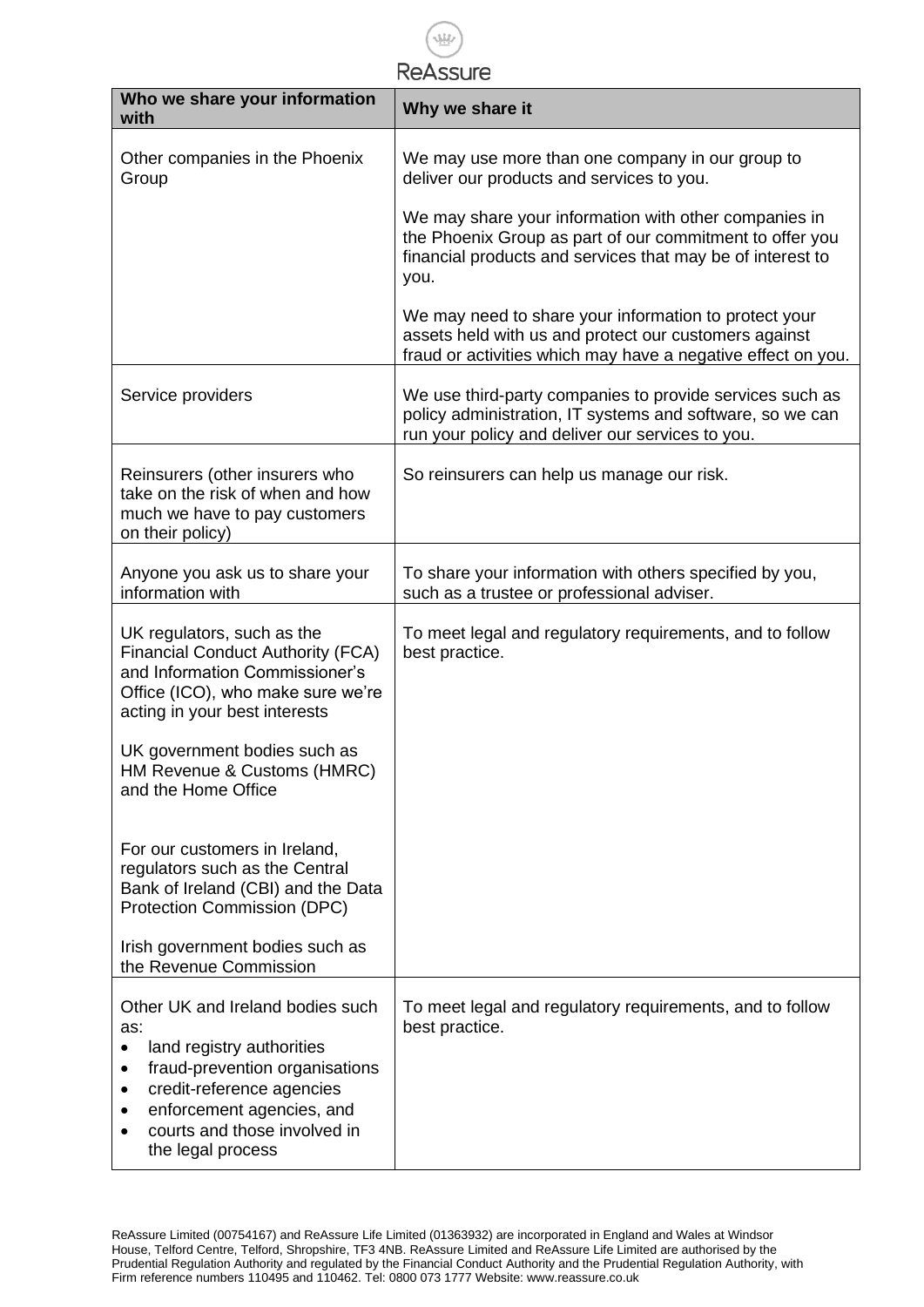| <b>ReAssure</b>                                                                                                                         |                                                                                                                                                                                                                                                                                                  |  |
|-----------------------------------------------------------------------------------------------------------------------------------------|--------------------------------------------------------------------------------------------------------------------------------------------------------------------------------------------------------------------------------------------------------------------------------------------------|--|
| Affinity partners (third parties who<br>provide products or services which<br>we do not provide or which are<br>different from our own) | To offer you financial products and services that may be of<br>interest to you.                                                                                                                                                                                                                  |  |
| Customer research partners                                                                                                              | To help us improve the products and services we provide.<br>Note: if you are contacted for research purposes we will be<br>clear about the purposes of the research. We'll tell you how<br>any information you provide will be used, who will have<br>access to it and how long it will be kept. |  |
| Professional advisers                                                                                                                   | To provide services such as legal advice, accountancy<br>services and consultancy services.                                                                                                                                                                                                      |  |
| Other third parties who we may<br>use for specific purposes                                                                             | For example, to trace customers we have lost contact with<br>or when we've been told customers no longer live at the<br>address we have for them.                                                                                                                                                |  |

# **9. Who we collect information from**

We may need to collect personal information about you from third parties, but we will only ask for the minimum amount of information we need. Third parties we may ask for information include the following.

- Your employer or pension scheme trustee, if you're a member of a pension scheme
- Credit reference agencies, to help us find you if we lose touch with you
- Companies who provide third-party administration services
- Law enforcement and fraud prevention agencies, to prevent and detect crime
- Medical professionals, if we have your permission, to help us assess a claim
- Regulators, such as the FCA, who make sure we're acting in your best interests
- Government bodies, such as HMRC or The Revenue Commission, who are responsible for collecting taxes
- Third parties acting on your behalf
- Any other publicly available source of information

# **10. Website cookies**

We automatically use cookies that are necessary for functionality, security and accessibility. There are also optional cookies that we use.

You can read more about how we use cookies, and how to change your preferences relating to cookies, in our cookies policy at **[www.reassure.co.uk/cookie-policy/.](www.reassure.co.uk/cookie-policy/)**

# **11. Email pixels**

When we send you an email to tell you about the products and services we offer, we use an email pixel. This collects information about how you respond to the email. It tells us when you opened the email, how many times you opened the email and whether you clicked on any of the links in it. This information helps us to better understand the effect of our emails and how useful you find the content about our products and services.

Depending on the device you use to check emails from us, you may be able to disable the email pixel. You will need to check this with your device manufacturer.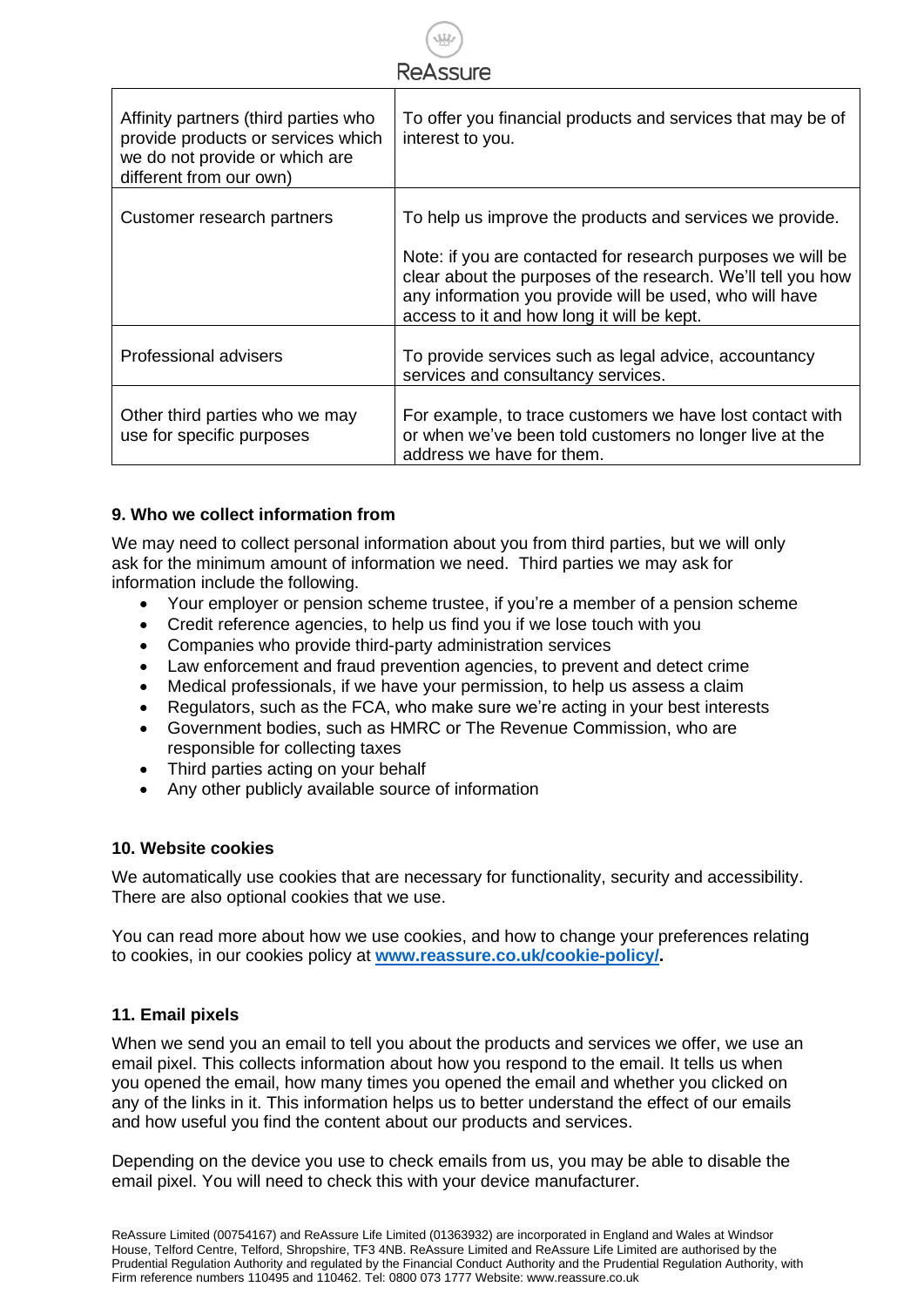

# **12. Where your information is processed**

We operate mainly in the UK and Ireland. Sometimes the information we collect from you may be accessed from, transferred to or stored outside the UK and Ireland (for example, in India or the United States, where some of our servicing partners are based).

If your information is being processed outside the UK or Ireland, we take extra steps to make sure your information is protected to at least an equivalent level of protection as would be applied in the UK or Ireland. For example, we put in place legal agreements with our suppliers and do regular checks to make sure they are keeping to the requirements of those agreements.

# **13. Information transferred to third parties outside the UK and EEA**

When we transfer information to a third party outside the UK and EEA, we either put in place data transfer agreements that are based on approved standard clauses or rely on other appropriate safeguards and methods to protect the information. However, this is not necessary if the third party is in a country where the European Commission and the ICO consider data protection laws to be adequate.

# **14. How long we keep your information**

We will keep your information for as long as we have a relationship with you. Once our relationship with you has ended, we will keep your personal information for an appropriate period of time that allows us to:

- maintain business records for analysis and audit purposes
- keep to legal requirements relating to keeping records
- defend or make any legal claim, now or in the future, and
- deal with any complaints about our products or services.

We will delete your personal information when we no longer need it for these purposes. If you need more information on how long we keep information, please contact our Data Protection Officer. The contact details are shown in the **How to contact us** section.

# **15. How we protect your information**

We take the security of your information very seriously and have safeguards in place to protect your personal information in line with data protection laws. Also, specialist third-party consultants conduct regular, independent audits across our business to assess our security controls.

Your information is protected by controls designed to minimise loss or damage caused by accident or resulting from negligence or deliberate actions. Our employees also protect sensitive or confidential information when storing or transmitting information electronically, and take part in annual training on this.

Our security controls are in line with industry standards and good practice. These controls mean that you can be reassured that we keep your information, as well as your money, safe.

# **16. Your rights**

You have legal rights relating to your personal information. We may ask you for proof of identity when you make a request to exercise a right. We do this to make sure we provide information only to the right person.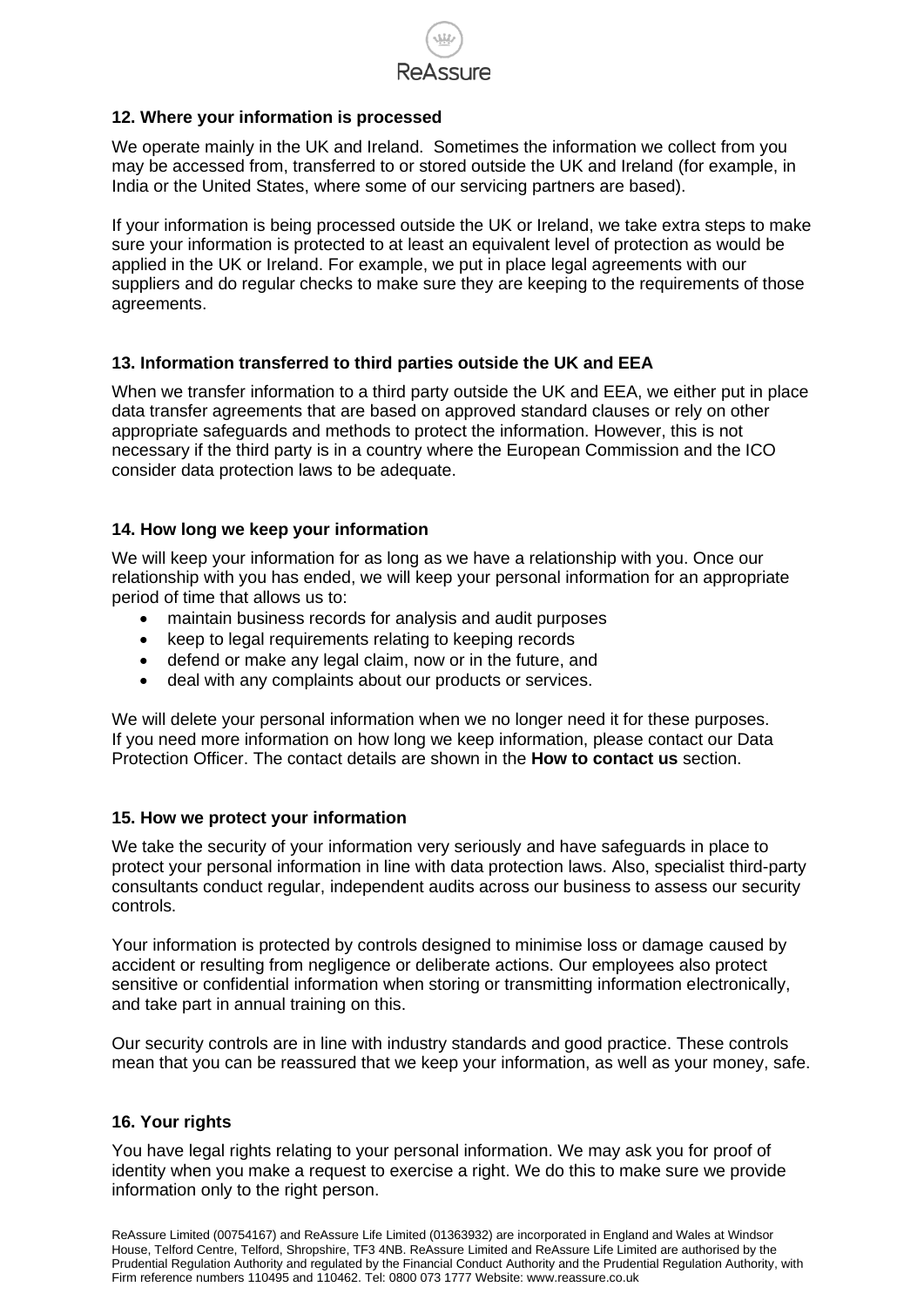

The legal rights you have are explained below.

# **The right to object to the use of your personal information**

If you don't want us to use your information, or want us to stop using it for a specific purpose, you can ask us to stop. We will stop using the information as long as there are no reasons why we need to continue using it. If we have to continue using it, we will contact you to explain why.

You can ask us not to send you marketing messages. You can also ask us not to use your personal information for customer profiling.

If you have given us permission to use your personal information, you can withdraw that permission at any time. Whenever we get your permission we will explain the process for withdrawing it, and any consequences of doing so. You can withdraw your permission at any time by visiting **<www.reassure.co.uk/contact-us>** and choosing the relevant option to send us a message.

#### **The right to get copies of your personal information (the 'right of access')**

You have the right to ask for a copy of the information we hold about you, and we will usually provide this free of charge. For your security, we will take reasonable steps to confirm your identity before providing any information we may have about you.

#### **The right to have your personal information transferred to another organisation (the 'right to data portability')**

You can ask us to transfer any of your personal information to a specific company or person. We will try to transfer the information in the format you request. If this is not possible, we will contact you to agree an alternative format.

#### **The right to get your personal information corrected (the 'right to rectification')**

We do our best to make sure that your personal information is kept up to date. If you think that your information is not up to date or is incomplete, please contact us.

#### **The right to limit how organisations use your personal information (the 'right to restriction')**

You can ask us to stop using your personal information for specific purposes or for a limited time, such as while we are checking the accuracy of your personal information. We will always try to meet your request, but there may be times where we cannot. If this is the case, we will explain why.

#### **The right to get your personal information deleted (the 'right to be forgotten')**

In certain circumstances you can ask us to stop keeping or using your personal information or ask us to restrict how we use it.

If we can delete your information we will, but sometimes we must keep it for legal reasons. If we cannot meet your request, we will contact you to explain why.

#### **Rights relating to automated decision-making and profiling**

You have the right not to accept a decision based just on automated processing, unless the decision is:

- necessary for the purposes of a contract between us and you
- allowed by law (for example, to prevent fraud), or
- based on your clear consent.

In these situations, you do have the right to get an explanation of the decision, ask for a person to be involved in reviewing it, express your views and challenge the decision. We will tell you if we cannot meet your request or how your request might affect you.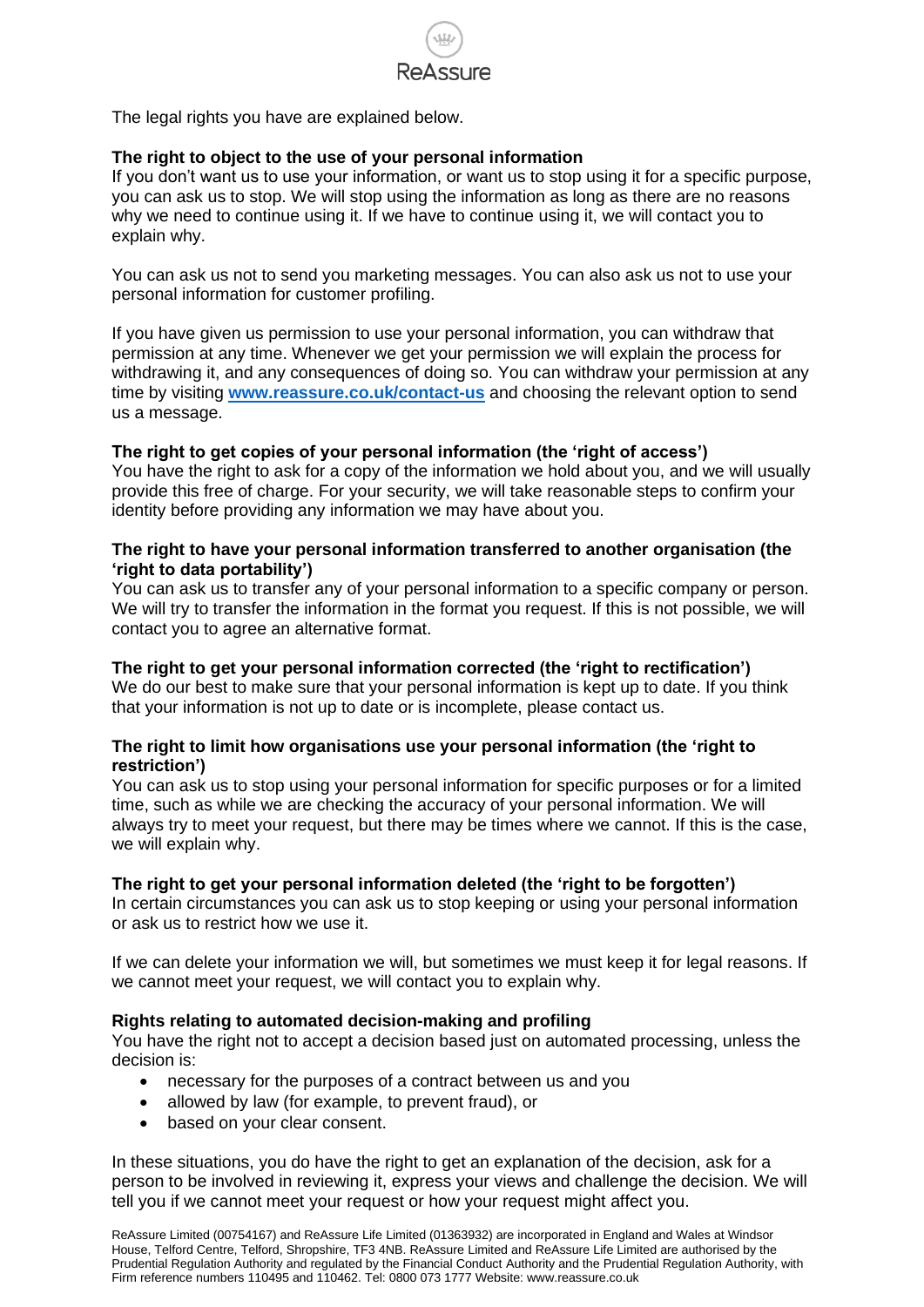

If you want to exercise any of the rights listed above, please let us know by visiting **<www.reassure.co.uk/contact-us>** and choosing the relevant option to send us a message.

#### **17. How to contact us**

If you have any questions about our Privacy Policy or the information we collect or use about you, please contact:

Data Protection Officer The Phoenix Group 1 Wythall Green Way Wythall Birmingham B47 6WG

Email: DataProtection@thephoenixgroup.com

For queries about your policy or the information we hold about you, please contact us by visiting **<www.reassure.co.uk/contact-us>** and choosing the relevant option to send us a message.

#### **18. How to make a complaint**

We always aim to collect, use and protect your personal information in line with data protection laws. If you think that we have not kept to this Privacy Notice, please let us know immediately. We will do our best to put things right.

We hope that we can settle any complaints for you. If you are not satisfied with a response you receive from us, you have the right to complain to the Data Protection Regulator, whether or not you have finished our complaints procedure.

# **Customers in the UK** can contact the **Information Commissioner's Office (ICO)** at:

Information Commissioner's Office Wycliffe House Water Lane Wilmslow **Cheshire** SK9 5AF.

Website: **<www.ico.org.uk>**

# **Customers in Ireland** can contact the **Data Protection Commission (DPC)** at:

Data Protection Commission 21 Fitzwilliam Square South Dublin 2 D02 RD28.

Website: **<www.dataprotection.ie>**

# **19. Changes to this Privacy Notice**